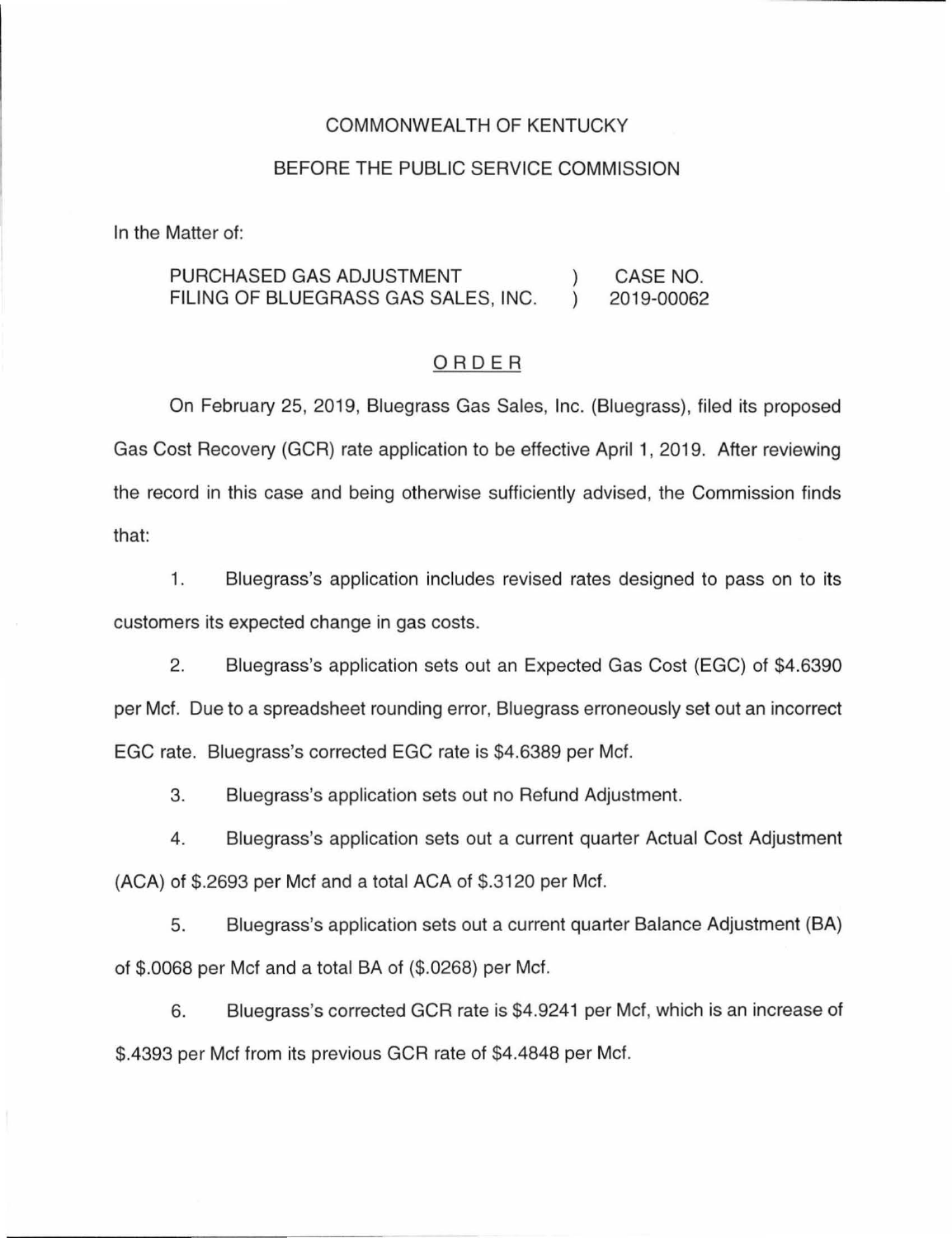7. The rates set forth in the Appendix to this Order are fair, just, and reasonable and should be approved for service rendered by Bluegrass on and after April 1, 2019.

IT IS THEREFORE ORDERED that:

1. The rates proposed by Bluegrass are denied.

2. The rates set forth in the Appendix to this Order are approved for service rendered on and after April 1, 2019.

3. Within 20 days of the date of entry of this Order, Bluegrass shall tile with this Commission, using the Commission's electronic Tariff Filing System, revised tariff sheets setting out the rate approved herein and reflecting that it was approved pursuant to this Order.

4. This case is closed and removed from the Commission's docket.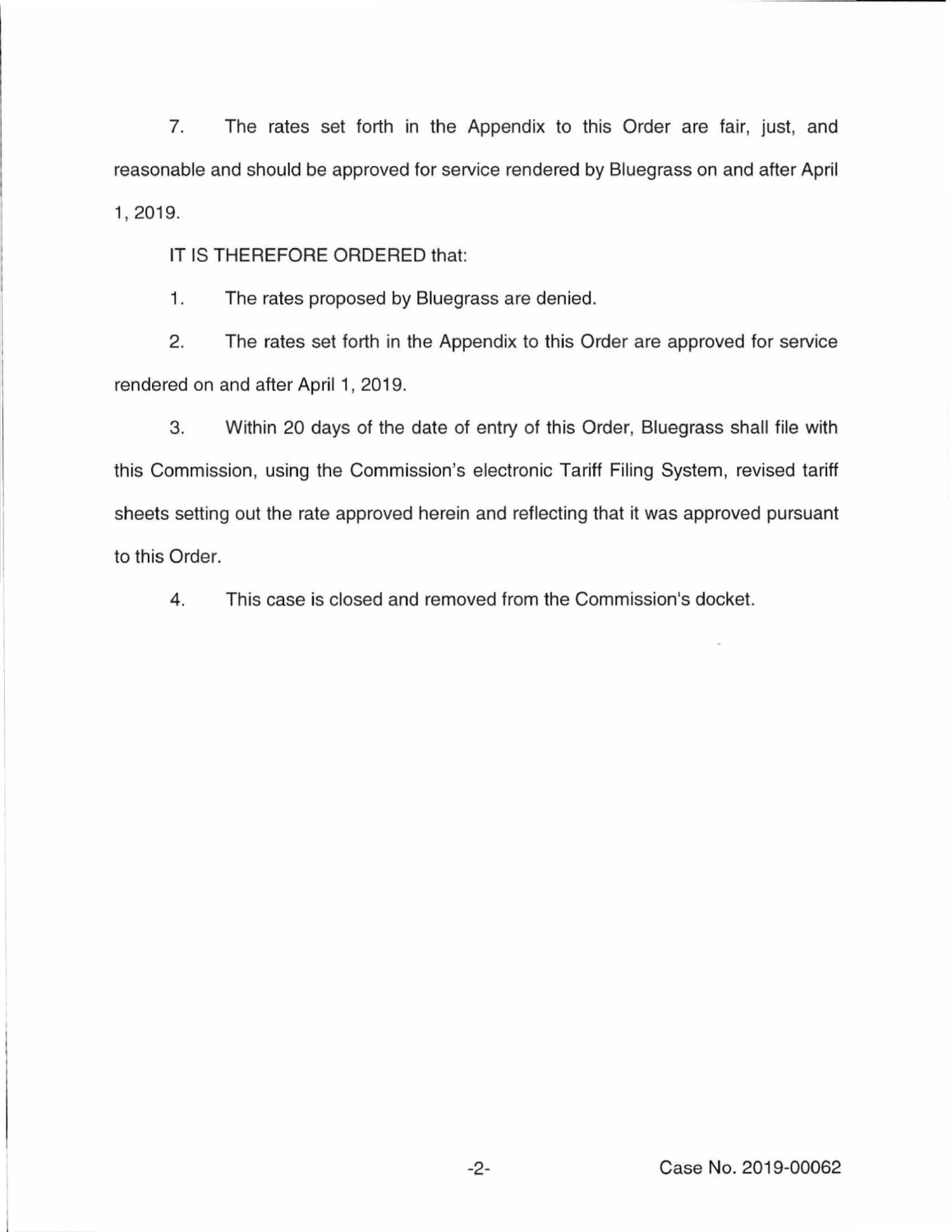By the Commission

|             | <b>ENTERED</b> |                                              |
|-------------|----------------|----------------------------------------------|
| MAR 18 2019 |                |                                              |
|             |                | <b>KENTUCKY PUBLIC</b><br>SERVICE COMMISSION |

ATTEST:

ecutive Director  $\int_{a}^{b}$  (  $\rightarrow$  7.  $+\circ\infty$  lewen  $K$ ,  $\{infty$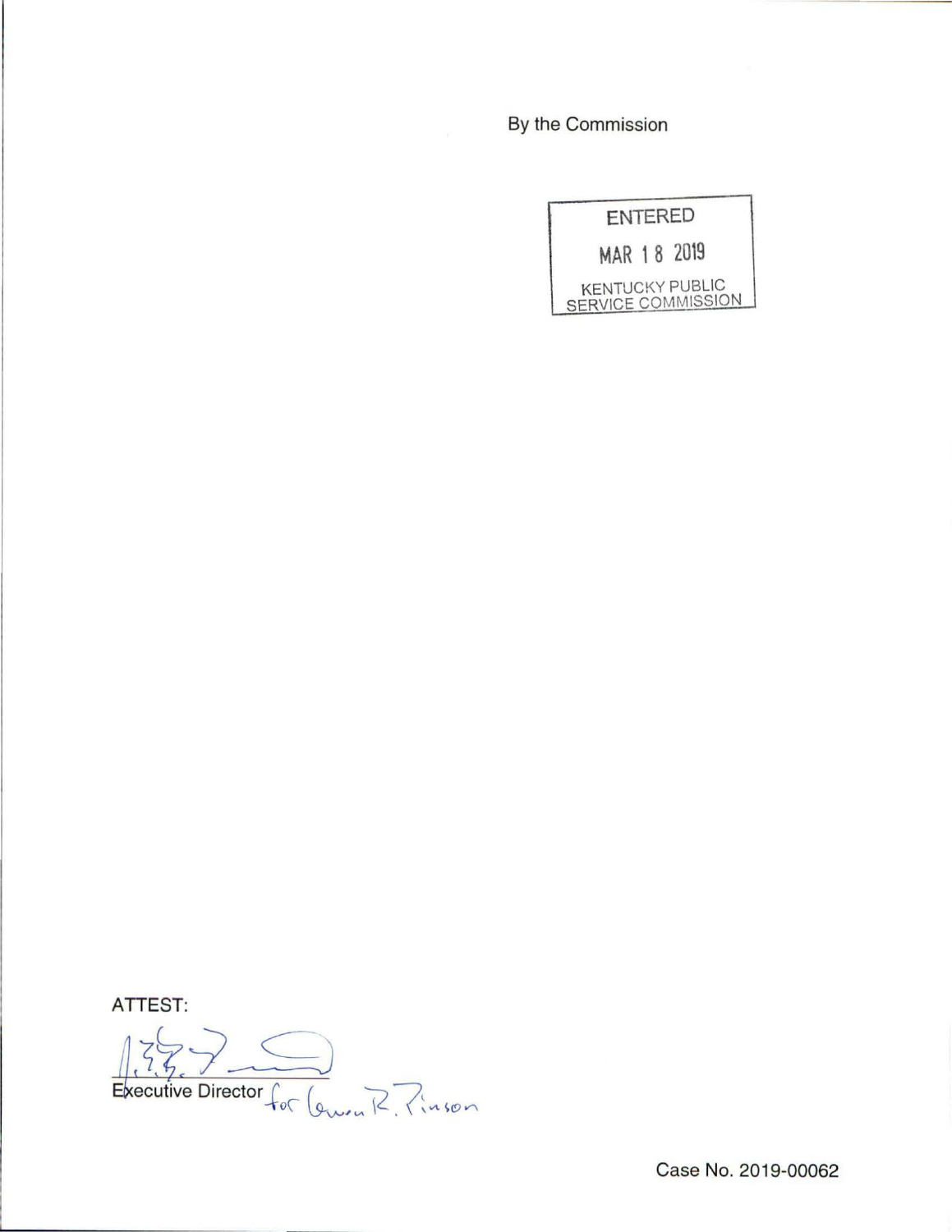## APPENDIX

# APPENDIX TO AN ORDER OF THE KENTUCKY PUBLIC SERVICE COMMISSION IN CASE NO. 2019-00062 DATED **MAR 1 8 2019**

The following rates and charges are prescribed for the customers in the area served by Bluegrass Gas Sales, Inc. All other rates and charges not specifically mentioned herein shall remain the same as those in effect under the authority of the Commission prior to the effective date of this Order.

All Mcf

| Gas Cost<br>Recovery |          |           |
|----------------------|----------|-----------|
| <b>Base Rate</b>     | Rate     | Total     |
| \$5.1416             | \$4.9241 | \$10.0657 |

Page 1 of 1